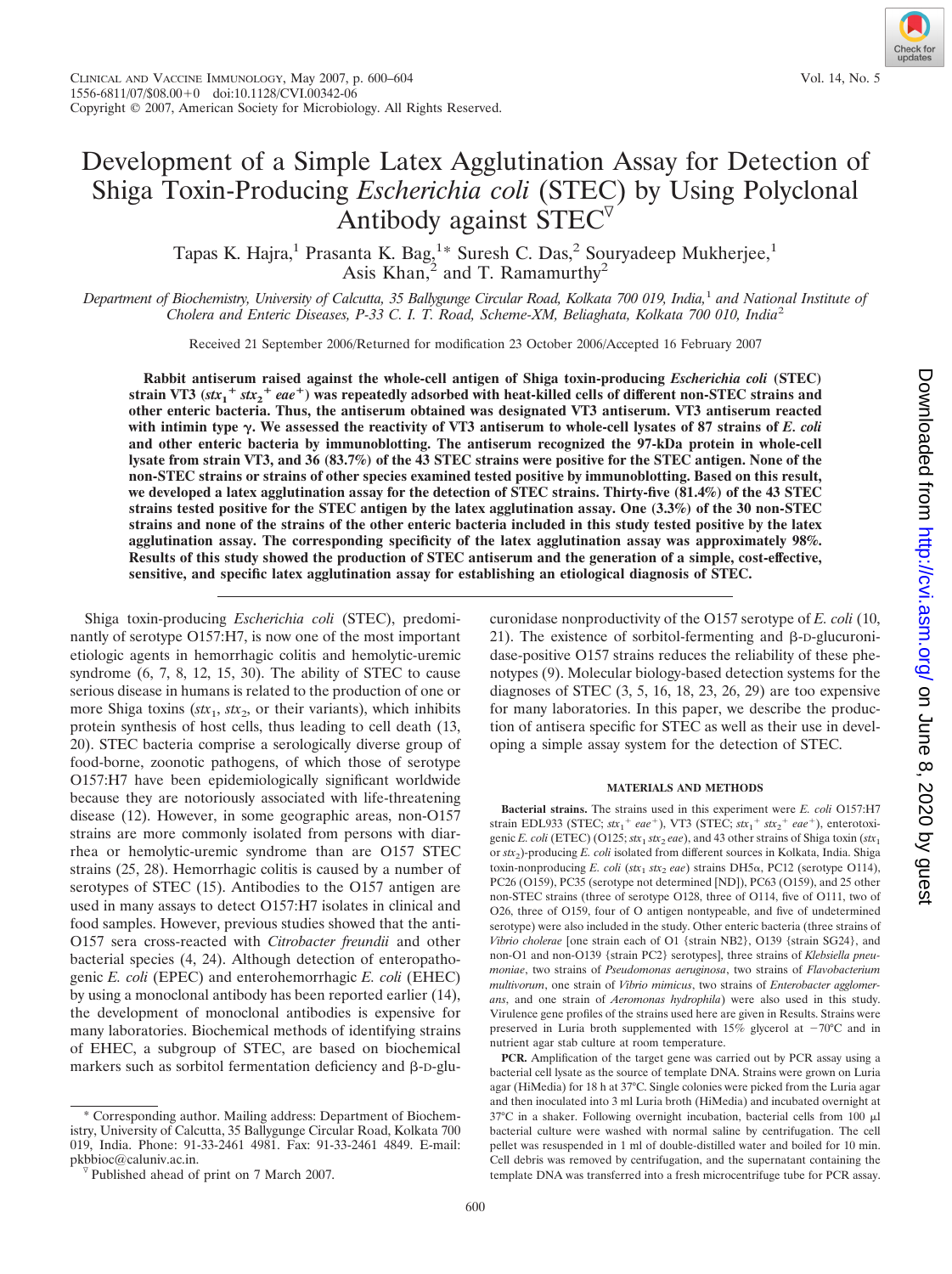| Primer                   | Nucleotide sequence of primer                                | Target                                                      | Length of PCR<br>product (bp) | Reference(s) |
|--------------------------|--------------------------------------------------------------|-------------------------------------------------------------|-------------------------------|--------------|
| EVT1<br>EVT <sub>2</sub> | 5'-CAACACTGGATGATCTCAG-3'<br>5'-CCCCCTCAACTGCTAATA-3'        | $stx_1$ family <sup><i>a</i></sup>                          | 349                           | 15, 19       |
| EVS1<br>EVC <sub>2</sub> | 5'-ATCAGTCGTCACTCACTGGT-3'<br>5'-CTGCTGTCACAGTGACAAA-3'      | $\delta$ <i>stx</i> <sub>2</sub> family <sup><i>a</i></sup> | 110                           | 15, 19       |
| EAE1<br>EAE <sub>2</sub> | 5'-AAACAGGTGAAACTGTTGCC-3'<br>5'-CTCTGCAGATTAACCTCTGC-3'     | EHEC eae <sup>b</sup>                                       | 350                           | 32           |
| hlyA1<br>hlyA4           | 5'-GGTGCAGCAGAAAAAGTTGTAG-3'<br>5'-TCTCGCCTGATAGTGTTTGGTA-3' | EHEC $h\mathsf{I} \mathsf{V} A^c$                           | 1,551                         | 25           |

| TABLE 1. PCR primers and conditions used in this study |  |
|--------------------------------------------------------|--|
|--------------------------------------------------------|--|

<sup>a</sup> PCR consists of 30 cycles, each of which consisted of three steps in the following order: denaturation at 94°C for 60 s, annealing at 55°C for 60 s, and extension at 72 $^{\circ}$ C for 60 s. After 30 cycles, the final extension step of 10 min at 72 $^{\circ}$ C was performed.

<sup>*b*</sup> PCR consists of 30 cycles, each of which consisted of three steps: denaturation at 94°C for 60 s, annealing at 55°C for 90 s, and extension at 72°C for 90 s.

<sup>c</sup> PCR consists of 30 cycles, each of which consisted of three steps: denaturation at 94°C for 30 s, annealing at 57°C for 60 s, and extension at 72°C for 90 s.

PCR amplification of the target DNA was carried out in a thermal cycler (PerkinElmer Applied Biosystems, Weiterstadt, Germany) using 200-µl PCR tubes with a reaction mixture volume of  $25 \mu$ . PCR for detecting both chromosome (*stx*1, *stx*2, and *eae*)- and plasmid (*hlyA*)-borne virulence genes was performed as described earlier (15, 19, 22, 25, 32). PCR products were electrophoresed through a 1.5% (wt/vol) agarose gel to resolve the amplified products, which were visualized under UV light after ethidium bromide staining. The primer sequences and conditions are given in Table 1.

**Polyclonal antibody preparation.** An isolated colony of STEC strain VT3 from MacConkey agar (HiMedia) was inoculated into tryptic soy broth and incubated for 18 h at 37°C with constant shaking. The cells were harvested by centrifugation and washed three times with 10 mM phosphate-buffered saline (PBS) (pH 7.4). Washed cells were suspended in PBS and heat killed by steam in an autoclave for 10 min. The bacteria were then diluted in PBS to 70% transmittance at 610 nm (17). This method was used to prepare the whole-cell antigen. On day 0, New Zealand White rabbits were immunized subcutaneously with a 2-ml emulsion comprising 1 ml whole-cell antigen and 1 ml Freund's complete adjuvant (Difco Laboratories, USA). On day 21, each of those rabbits was injected subcutaneously with a 2-ml emulsion of 1 ml whole-cell antigen and 1 ml Freund's incomplete adjuvant (Difco). On day 42, each rabbit was boosted subcutaneously with 1 ml whole-cell antigen without adjuvant. Rabbits were exsanguinated on day 49. Blood samples were allowed to clot at room temperature, and sera were collected and stored at  $-20^{\circ}$ C. VT3 antibody production was determined by an agglutination assay using *E. coli* strain VT3, grown on MacConkey agar or nutrient agar, as the antigen. Sera obtained by this method were checked for cross-reactivity with other strains of *E. coli* by the slide agglutination method. Agglutination assays were performed with glass slides by mixing  $20 \mu l$  of diluted antiserum (in PBS) with a loopful of bacteria.

**Antiserum adsorption.** Antiserum was adsorbed with heat-killed cells of *E. coli* strain DH5 $\alpha$ , a strain of ETEC (O125), and non-STEC strains PC12 (O114), PC26 (O159), PC35 (serotype ND), and PC63 (O159) sequentially. The adsorption was repeated three times with heat-killed cells for each strain. Heat-killed bacterial cells were added to the antiserum at a ratio of 0.1 ml packed cells per ml serum, and the mixture was gently stirred at 25°C for 2 h. After centrifugation, the serum was separated. Adsorbed antiserum was stored at  $-20^{\circ}$ C for later use. The cross-reactivity of the sera was tested with the cells of *E. coli* strains PC12, PC26, PC35, and PC63, ETEC, and a strain of STEC (EDL933).

**Reactivity of VT3 antiserum with intimin.** Plasmid pIntg934 encoding intimin type  $\gamma$  (*E. coli* O157:H7 intimin type) was kindly provided by J. Sinclair. This plasmid was transformed by electroporation into *E. coli* strain BL21(DE3), and cells with the plasmid were selected for ampicillin resistance. These cells produced a full-length intimin molecule of 934 amino acids of type  $\gamma$  in the outer membrane of the transformed bacteria (27). The reactivity of transformed and untransformed whole cells with VT3 antiserum was checked by slide agglutination.

**Immunoblotting.** Whole-cell bacterial lysates were prepared as follows (25). Bacteria were grown to log phase in tryptic soy broth, harvested by centrifugation, and washed three times in PBS. Cells were resuspended in 1/10 volume of PBS containing phenylmethane sulfonyl fluoride and then adjusted spectrophotometrically to a concentration of  $5 \times 10^9$  cells/ml. Sodium dodecyl sulfate (SDS) sample buffer (60 mM Tris-HCl buffer, pH 6.8, 2% [wt/vol] SDS, 5% [vol/vol] Downloaded from http://cvi.asm.org/ on June 8, 2020 by guest on June 8, 2020 by guest <http://cvi.asm.org/> Downloaded from

2-mercaptoethanol, 10% [vol/vol] glycerol, and 0.001% [wt/vol] bromophenol blue) was added (1:1) immediately and vortexed, and the solution was heated for 5 min at 100°C. Thirty microliters of that mixture was loaded into each well of the SDS-polyacrylamide gels. Electrophoresis was done on 12% SDS-polyacrylamide gel electrophoresis (PAGE) gels in a Mini-PROTEAN II dual slab cell (Bio-Rad Laboratories, Richmond, CA). Gels were stained with Coomassie brilliant blue to ensure even loading. Proteins separated by SDS-PAGE were blotted onto nitrocellulose membranes (0.45-µm pore size; Bio-Rad) by use of a Mini Trans-Blot electrophoretic transfer cell (Bio-Rad) in 15.6 mM Tris, 129 mM glycine, 20% methanol (pH 8.3) for 5 h at 60 V (31). After the nitrocellulose membranes were washed in 10 mM Tris-buffered saline (TBS) (pH 7.6), they were incubated in 3% bovine serum albumin (BSA) in TBS for 90 min at 37°C and then washed with 10 mM TBS containing 0.05% Tween 20 (TBS-T) to block extra binding sites. The membranes were then incubated for 1 h with a primary antibody (VT3 antiserum) diluted (1:2,000) in antibody buffer (1% BSA in TBS-T) at room temperature. After they were washed with TBS-T, primary antibody-exposed membranes were incubated with goat anti-rabbit immunoglobulin G horseradish peroxidase conjugate (Bangalore Genei, India) in antibody buffer for 1 h at room temperature. After a second thorough washing with TBS-T, the membranes were incubated with substrate (tetramethyl benzidine and  $0.02\%$  H<sub>2</sub>O<sub>2</sub> in distilled water) until the color development was sufficient. The developed sheets were washed in distilled water and air dried and then scanned with a Hewlett-Packard ScanJet 2400 scanner. The image of the blot was arranged for the figure and labeled with Adobe Photoshop version 7.

**Latex agglutination test.** Latex beads suspended in glycine saline buffer (Bangalore Genei, India) were coated with serially diluted VT3 antiserum in glycine saline buffer. One hundred microliters of supplied beads was diluted with 200  $\mu$ l of glycine saline buffer, and 300  $\mu$ l of diluted antiserum was added. The solution was then incubated for 2 h at 37°C and centrifuged at 5,000 rpm for 10 min. The supernatant was carefully aspirated out. The pellet was resuspended in 1.5 ml of blocking buffer (10 mM PBS, pH 7.4, containing 3% BSA) and centrifuged. The beads were washed two more times with the blocking buffer. After the final wash, the beads were resuspended in 600  $\mu$ l of blocking buffer and incubated overnight at  $4^{\circ}$ C. This method was used to coat the beads with antibody. A 20- $\mu$ l volume of coated beads was mixed with one colony of live cells from either MacConkey agar or nutrient agar on a glass slide and observed for any agglutination reaction within 1 min.

## **RESULTS**

**Polyclonal antibody preparation against whole cells of STEC strain VT3.** New Zealand albino rabbits were immunized with heat-killed cells of STEC strain VT3. After the third injection, antibodies were detected at high dilutions. Sera were collected and kept frozen in aliquots. On average, 8 ml of antiserum was obtained per rabbit immunized with heat-killed cells of the VT3 strain. After adsorption with the heat-killed cells of STEC strains, the cross-reactivity of the adsorbed an-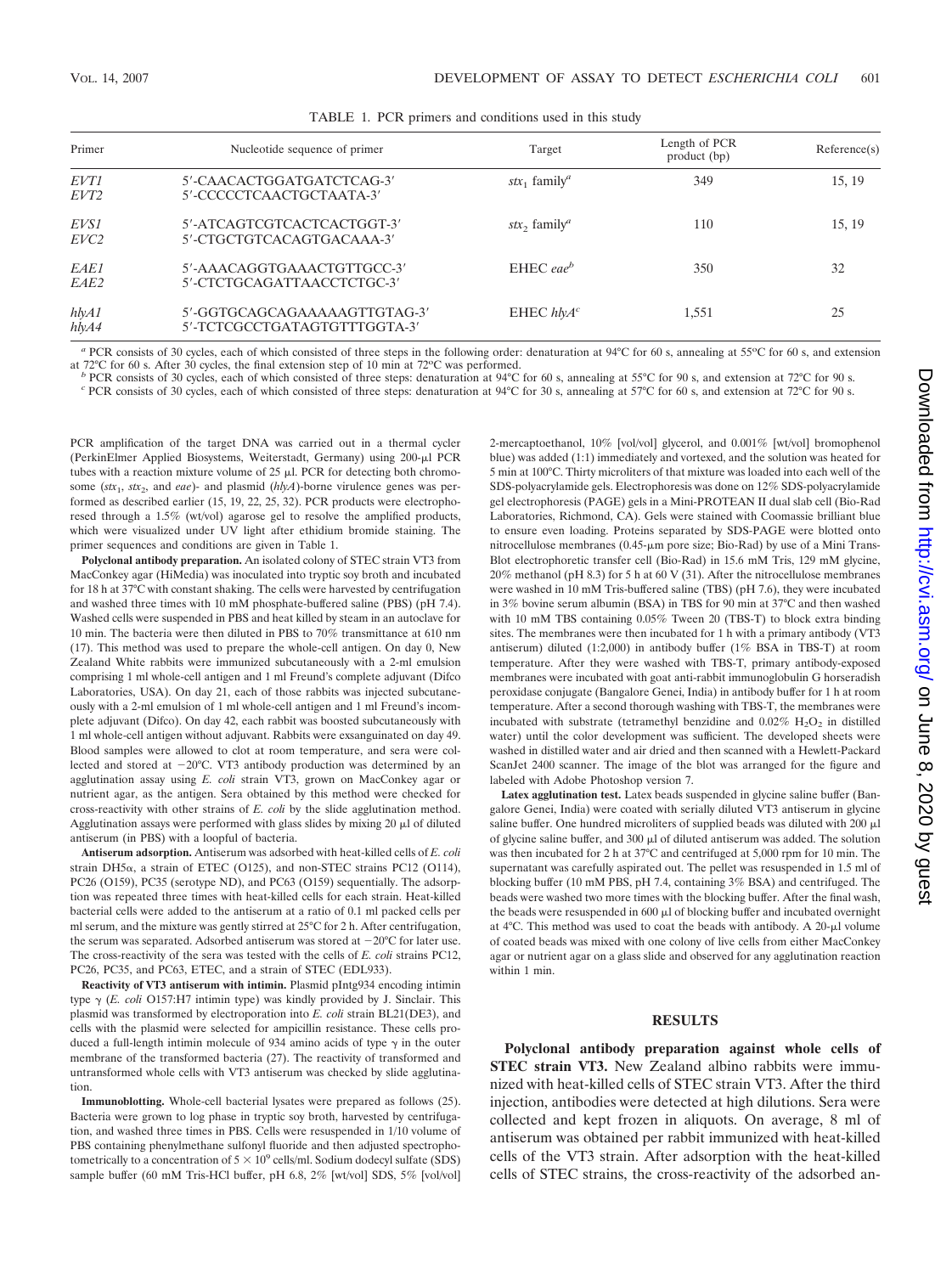TABLE 2. Slide agglutination reactions of anti-STEC antiserum against different strains of *E. coli*

| E. coli         | Cross-reactivity <sup><i>a</i></sup> with: | Presence $\mathbf{b}$ of<br>indicated gene |           |                      |     |
|-----------------|--------------------------------------------|--------------------------------------------|-----------|----------------------|-----|
| strain          | Unadsorbed<br>sera                         | Adsorbed<br>sera                           | $stx_1^+$ | $stx_2$ <sup>+</sup> | eae |
| VT <sub>3</sub> | $+++$                                      | $++++$                                     |           |                      |     |
| <b>EDL933</b>   | $+++$                                      | $+++$                                      |           |                      |     |
| <b>ETEC</b>     |                                            |                                            |           |                      |     |
| $DH5\alpha$     |                                            |                                            |           |                      |     |
| <b>PC12</b>     | $++$                                       |                                            |           |                      |     |
| <b>PC26</b>     | $++$                                       |                                            |           |                      |     |
| <b>PC35</b>     | $^{+}$                                     |                                            |           |                      |     |
| PC63            | $++$                                       |                                            |           |                      |     |

 $a + + +$ , strong agglutination;  $++$ , moderate agglutination;  $+$ , agglutination; , no agglutination.

 $b^b$  +, presence; -, absence.

tiserum with the cells of other enteric bacteria (*K. pneumoniae*, *P. aeruginosa*, *V. cholerae*, *A. hydrophila*, *Klebsiella oxytoca*, *Vibrio fluvialis*, *Vibrio vulnificus*, *Enterobacter amnigenus*, *E. agglomerans*, *Flavobacterium odoratum*, *F. multivorum*, and *Serratia marcescens*) was checked. It was found that the antiserum agglutinated the cells of a strain of *K. pneumoniae* (PC47), a strain of *F. multivorum* (PC69), and a strain of *E. agglomerans* (PC56). The antiserum was then further adsorbed with the cross-reactive strains by following the method described in Materials and Methods. Thus, the antiserum specific for VT3 was obtained and designated VT3 antiserum. On average, 6 ml VT3 antiserum was obtained from 8 ml of crude sera. Slide agglutination experiments were first performed with serial dilutions of the antiserum with the live homologous *E. coli* strain VT3 cells to determine an appropriate working dilution. The reciprocal of the working dilution of the VT3 antiserum was 20. The antiserum did not agglutinate the cells of non-STEC strains (strains DH5α, PC12 [O114], PC26 [O159], PC35 [serotype ND], PC63 [O159], and ETEC [O125]), *K. pneumoniae*, *E. agglomerans*, or *F. multivorum*, in which cases the antiserum was adsorbed. It did cross-react with STEC strain EDL933 (Table 2).

**PCR.** PCR analysis was performed to confirm the presence of  $stx_1$  (encodes Shiga toxin variant 1 [Stx1]),  $stx_2$  (encodes Shiga toxin variant 2 [Stx2]), *hlyA* (encodes hemolysin), and *eae* (encodes intimin) gene sequences. STEC strains were positive either for  $stx_1$  or  $stx_2$  or for both  $stx_1$  and  $stx_2$  gene sequences. The genotypes of the strains of non-STEC and other bacterial species used in this study were  $stx_1$   $stx_2$  *eae*. The virulence gene profiles of *E. coli* strains used in the present study are shown in Table 3.

**Reactivity of VT3 antiserum with intimin.** VT3 antiserum agglutinated the whole cells of *E. coli* strain BL21(DE3) with plasmid pIntg934 encoding intimin type  $\gamma$  (*E. coli* O157:H7 intimin) but did not agglutinate the untransformed cells. As the cells produced full-length intimin molecules in the outer membrane of transformed bacteria (27), the results indicated that VT3 antiserum reacted with intimin.

**Immunoblotting.** We assessed the reactivity of VT3 antiserum to whole-cell lysates of the strains of *E. coli* and other enteric bacteria (listed in Materials and Methods) by immunoblotting. It was found that VT3 antiserum recognized the

TABLE 3. Virulence gene profiles obtained by PCR analysis of *E. coli* strains used in the study

| Virulence gene                                            | No. of strains with indicated virulence gene(s) |        |             |  |  |  |
|-----------------------------------------------------------|-------------------------------------------------|--------|-------------|--|--|--|
| profile <sup>a</sup>                                      | Human                                           | Cattle | Environment |  |  |  |
| $stx_1^+$                                                 |                                                 |        |             |  |  |  |
| $stx_2$ <sup>+</sup>                                      |                                                 |        |             |  |  |  |
| $stx_1$ <sup>+</sup> $stx_2$ <sup>+</sup>                 |                                                 |        |             |  |  |  |
| $stx_1$ <sup>+</sup> $hlyA$ <sup>+</sup>                  |                                                 |        |             |  |  |  |
| $stx_2$ + $hlyA$ +                                        |                                                 |        |             |  |  |  |
| $stx_1^+$ stx <sub>2</sub> <sup>+</sup> hlyA <sup>+</sup> |                                                 |        |             |  |  |  |
| $stx_1^+$ eae <sup>+</sup>                                |                                                 |        |             |  |  |  |
| $stx_1$ <sup>+</sup> hlyA <sup>+</sup> eae <sup>+</sup>   |                                                 |        |             |  |  |  |
| stx <sub>1</sub> stx <sub>2</sub> hlyA eae <sup>b</sup>   |                                                 |        | 18          |  |  |  |

a *stx*<sub>1</sub> (encodes Shiga toxin variant 1 [Stx1]), *stx*<sub>2</sub> (encodes Shiga toxin variant 2 [Stx2]), *hlyA* (encodes hemolysin), and *eae* (encodes intimin) gene sequences were detected by PCR (Materials and Methods). *<sup>b</sup>* Non-STEC strains.

97-kDa protein in whole-cell lysates from strains VT3 and EDL933 and did not cross-react with the ETEC (O125) strain (Fig. 1). Immunoblot analysis was performed with the wholecell antigens prepared from the 87 strains using VT3 antiserum. Thirty-six (83.7%) of the 43 STEC strains tested positive for the STEC antigen, and 7 (three cattle isolates and four environmental isolates) tested negative (Table 4). None of the non-STEC strains or other enteric bacteria examined here tested positive by immunoblot analysis.

**Development of a simple latex agglutination method to detect STEC.** Based on the results of the immunoblotting assays, a simple latex agglutination assay was developed using VT3 antiserum for the detection of STEC in the present study. The determination of a working dilution of VT3 antiserum to coat the latex beads is shown in Table 5. The results of the latex agglutination test were positive when the antiserum used in the test was at a higher dilution (between 1:1,000 and 1:2,000) than that used in the slide agglutination test (1:20). It was also calculated that 1 ml of VT3 antiserum was sufficient to perform 10,000 tests. By use of the latex agglutination assay developed in this study, it was found that 35 (81.4%) of 43 STEC strains



FIG. 1. Nitrocellulose immunoblot using VT3 antisera with wholecell preparations of *E. coli* strains VT3 (O157; STEC) (lane 1), and EDL933 (O157, STEC) (lane 2). Marker sizes are in kilodaltons (phospholipase B, 103 kDa; BSA, 77 kDa; ovalbumin, 50 kDa; carbonic anhydrase, 34.3 kDa; and soybean trypsin inhibitor, 28.8 kDa).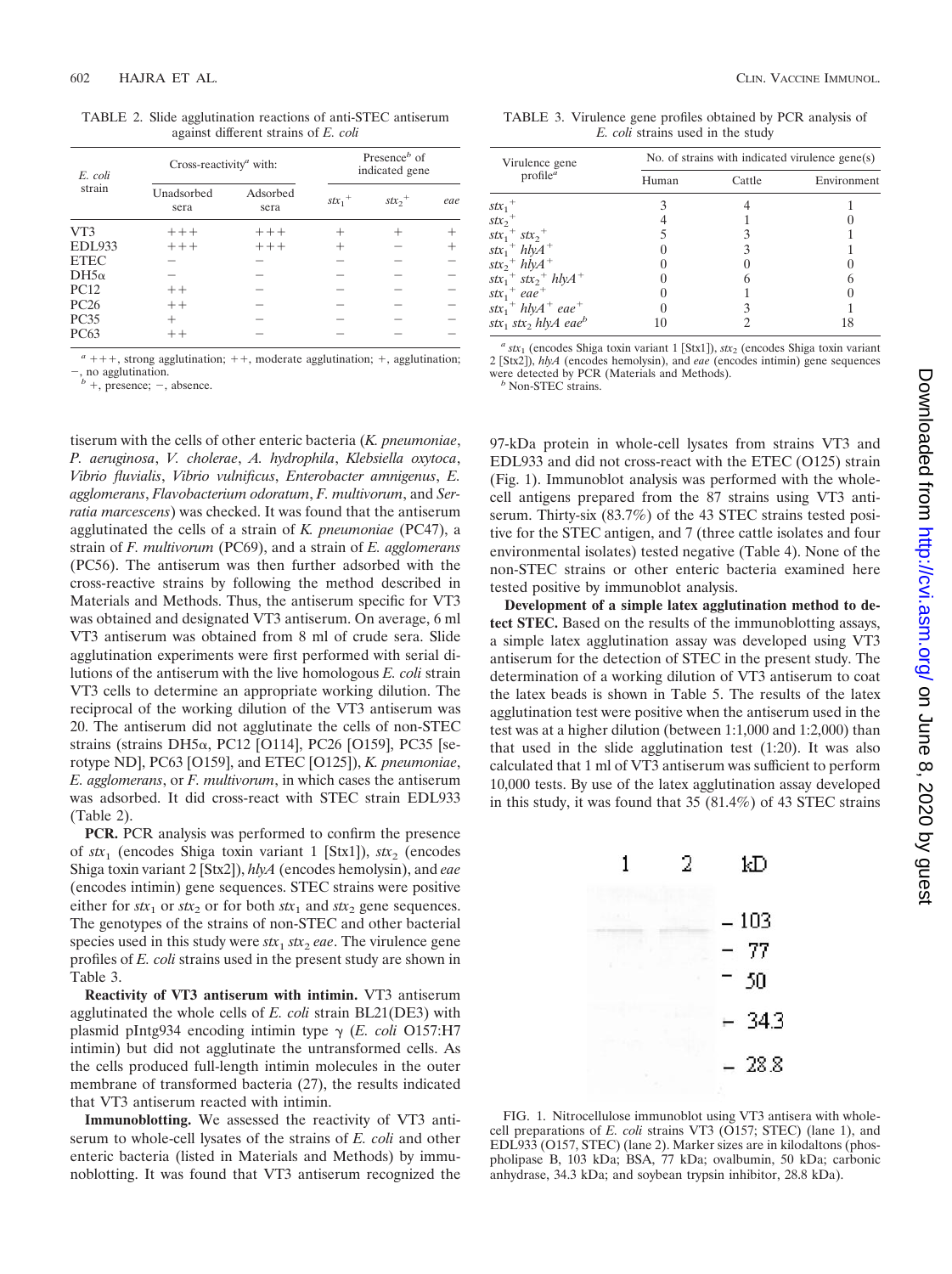|             |                                    | No. of positive strains (no. of<br>strains tested) by: |                                 |  |  |
|-------------|------------------------------------|--------------------------------------------------------|---------------------------------|--|--|
| Source      | Serotype <sup><math>a</math></sup> | Immunoblotting                                         | Latex<br>agglutination<br>assay |  |  |
| Human       | O29/O29:H1/O28ac:H1                | 12(12)                                                 | 12(12)                          |  |  |
| Cattle      | O <sub>124</sub>                   | 4(4)                                                   | 4(4)                            |  |  |
|             | <b>ONT</b>                         | 8(10)                                                  | 7(10)                           |  |  |
|             | O114                               | 1(1)                                                   | 1(1)                            |  |  |
|             | O <sub>28</sub> ac                 | 1(1)                                                   | 1(1)                            |  |  |
|             | O <sub>111</sub>                   | 1(2)                                                   | 1(2)                            |  |  |
|             | O <sub>55</sub>                    | 2(2)                                                   | (2)<br>2                        |  |  |
|             | O <sub>119</sub>                   |                                                        |                                 |  |  |
| Environment | O <sub>111</sub>                   | (1)                                                    | Ί)                              |  |  |
|             | O <sub>136</sub>                   | 3(6)                                                   | 3(6)                            |  |  |
|             | O <sub>125</sub>                   | (1)                                                    | (1)                             |  |  |

TABLE 4. Results obtained by immunoblotting and latex agglutination assay of the STEC strains

*<sup>a</sup>* ONT, O antigen nontypeable.

were positive for the STEC antigen and 8 (four cattle isolates and four environmental isolates) were negative (Tables 4 and 6). The corresponding sensitivity of the latex agglutination assay was 81.4%, whereas that of the immunoblot assay was 83.7%. One (3.3%) of the 30 strains of non-STEC bacteria and none of the strains of other enteric bacteria included in this study tested positive by the latex agglutination assay (Table 6). The corresponding specificity of the latex agglutination assay was approximately 98%.

ONT  $1(2)$   $1(2)$ 

## **DISCUSSION**

The purpose of this study was the production of a polyclonal antibody specific for STEC and for use in the development of a sensitive and specific immunodiagnostic assay for the detection of STEC that would avoid expensive reagents and equipment. VT3 antiserum was specific, as shown by its reactivity in the immunoblotting assay with the STEC strains and its nonreactivity with the non-STEC strains used in the present study. A band at around 97 kDa was detected by the reaction of the whole-cell antigens of the STEC strains with VT3 antiserum. Several authors have documented that among the surface antigens on EHEC, intimin (encoded by the *eae* gene) is the most immunogenic and that its size is around 97 kDa (4, 16, 25). In the present study, it was confirmed serologically that VT3 antiserum reacted with intimin type  $\gamma$ . It could be indicated here that the 97-kDa protein recognized by the VT3 antiserum was intimin. Previous studies reported the existence of at least three immunologically distinct groups of intimins, i.e., those similar to intimins from either RDEC-1, EPEC E2348/69

TABLE 6. Analysis of 87 bacterial strains (clinical and environmental) for STEC antigen by latex agglutination and immunoblotting assays

|                                     |                          | No $(\%)$ positive by: |                                 |  |  |
|-------------------------------------|--------------------------|------------------------|---------------------------------|--|--|
| Bacterial strain type               | No. of<br>strains tested | Immunoblotting         | Latex<br>agglutination<br>assay |  |  |
| <b>STEC</b>                         | 43                       | 36(83.7)               | 35(81.4)                        |  |  |
| Non-STEC                            | 30                       | 0(0)                   | 1(3)                            |  |  |
| Other enteric bacteria <sup>a</sup> | 14                       |                        | 0(0)                            |  |  |

*<sup>a</sup>* Given in Materials and Methods.

(O127:H6), or EHEC (O157:H7); this cross-reactivity did not appear to be serogroup specific (2, 11). The primer sequences for the *eae* gene (encoding intimin) for PCR used in our study was developed based on the *eae* gene sequences of EHEC (O157:H7) (31). There might be some diversity in the *eae* gene sequences between O157 and non-O157 STEC strains, which might be the reason why *eae* gene sequences were not detected by PCR for most of the STEC strains included in the present study. However, despite the diversity in the polypeptide domain, two stretches of amino acids (WLQYGQ and WAAGA NKY) are the same in all intimins for EPEC strains (1). It was also reported earlier that a group of EPEC strains did not produce the PCR product with either Int- $\alpha$  or Int- $\beta$  primers but was recognized poorly by both anti-intimin- $\alpha$  and antiintimin- $\beta$  sera (1). In the present study it was found that the strains of STEC were recognized by the VT3 antiserum and that a majority of them did not produce the PCR product with the primer for EHEC-specific *eae* sequences used in the study. An immunoblotting assay confirmed the extent of serological cross-reactivity among the STEC strains of different serotypes isolated from different sources, including humans, cattle, and the environment. The latex agglutination test could easily detect STEC organisms at concentrations between  $5 \times 10^6$  and  $5 \times 10^7$  CFU/ml when latex beads coated with antiserum diluted to 1:2,000 were used. Some of the evaluated STEC strains tested negative by the latex agglutination test. The strains that were negative by this assay were isolated from either cattle or the environment. This could suggest that these strains were unable to express sufficient antigen. Only 2% of non-STEC bacteria and other enteric bacteria used (see Materials and Methods) tested positive by the latex agglutination assay, supporting the specificity of the assay. Although the specificity of the immunoblotting assay was higher than that of the latex agglutination method for the detection of STEC, the latex agglutination assay avoids costly equipment and requires minimal laboratory facilities. Furthermore, the production of a polyclonal antiserum specific for STEC would be much less

TABLE 5. Results obtained in latex agglutination test

| E. coli<br>strain  |                                   |        |            | Agglutination result <sup>a</sup> with beads coated with VT3 antiserum at the indicated dilution (fold) |         |                                |                   |                          |                                    |
|--------------------|-----------------------------------|--------|------------|---------------------------------------------------------------------------------------------------------|---------|--------------------------------|-------------------|--------------------------|------------------------------------|
|                    |                                   | 20     | 40         | 80                                                                                                      | 200     | 500                            | 1.000             | 2,000                    | 20,000                             |
| <b>EDL933</b>      | + + +                             |        |            |                                                                                                         |         |                                |                   |                          |                                    |
| VT3<br><b>PC12</b> | $+++$<br>$\overline{\phantom{a}}$ | $\sim$ | $+++$<br>- | -                                                                                                       | $+ + +$ | --<br>$\overline{\phantom{a}}$ | $\hspace{0.05cm}$ | $\overline{\phantom{a}}$ | $\overline{\phantom{a}}$<br>$\sim$ |

 $a + + +$ , strong agglutination;  $+$ , moderate agglutination;  $+$ , weak agglutination;  $-$ , no agglutination.